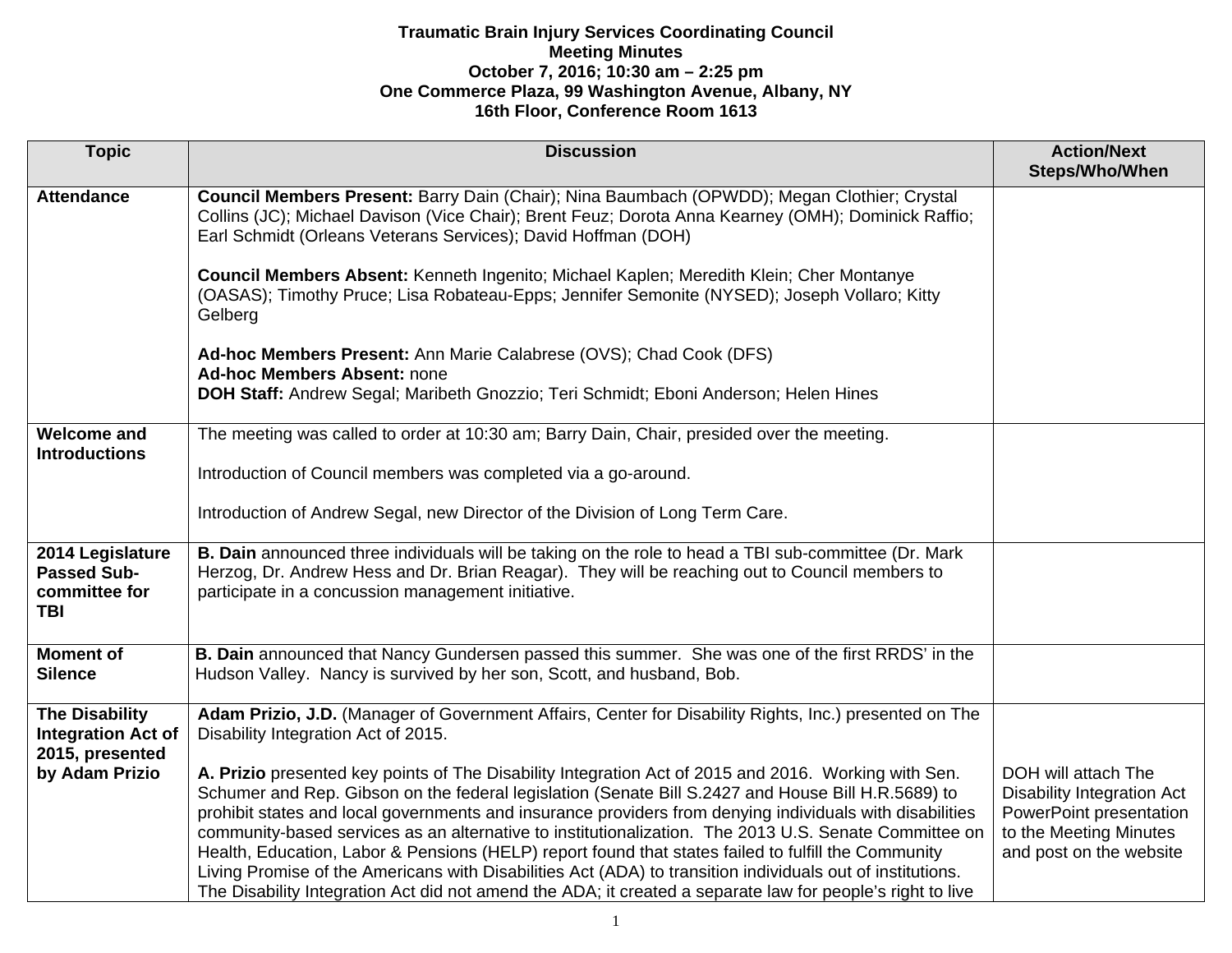|                                                                                | in the community and choose where to receive their services. Community-based services must be<br>offered to individuals with disabilities who are in need of long-term care assistance with ADLs, IADLs or<br>other health-related tasks. If Medicaid or insurance providers would pay for a person to go to a nursing<br>facility then they must pay for people to stay in the community. This Act does not change funding to<br>Assisted Living Programs or institutions. Additionally, there are eleven (11) specific prohibitions of the<br>Act. This law is not yet passed. They have eighteen (18) months to release regulations. More<br>information can be found at: www.disabilityintegrationact.org.                                                                                                                                                                                                                          |  |
|--------------------------------------------------------------------------------|-----------------------------------------------------------------------------------------------------------------------------------------------------------------------------------------------------------------------------------------------------------------------------------------------------------------------------------------------------------------------------------------------------------------------------------------------------------------------------------------------------------------------------------------------------------------------------------------------------------------------------------------------------------------------------------------------------------------------------------------------------------------------------------------------------------------------------------------------------------------------------------------------------------------------------------------|--|
|                                                                                | E. Schmidt asked who is going to provide services and who is going to regulate it? A. Prizio<br>responded that the Centers for Medicare & Medicaid Services (CMS) and the Department of Justice<br>(DOJ) will regulate, but it is up to each state to figure out what works best.                                                                                                                                                                                                                                                                                                                                                                                                                                                                                                                                                                                                                                                       |  |
|                                                                                | B. Dain asked about a Prohibition regarding cost caps and controlling costs? A. Prizio responded that<br>he does not believe anyone is too disabled to not have a right to live in the community.                                                                                                                                                                                                                                                                                                                                                                                                                                                                                                                                                                                                                                                                                                                                       |  |
|                                                                                | D. Raffio asked if the UAS plays into this? A. Prizio responded that the Act is more about establishing<br>the right to receive services in the community no matter how a person gets assessed.                                                                                                                                                                                                                                                                                                                                                                                                                                                                                                                                                                                                                                                                                                                                         |  |
|                                                                                | B. Gnozzio asked if there is any intent on attaching this Act to CFCO? A. Prizio responded that CFCO<br>is Medicaid funding.                                                                                                                                                                                                                                                                                                                                                                                                                                                                                                                                                                                                                                                                                                                                                                                                            |  |
| The need for a                                                                 | Brent Feuz (TBI survivor) presented on the need for a statewide/nationwide TBI protocol.                                                                                                                                                                                                                                                                                                                                                                                                                                                                                                                                                                                                                                                                                                                                                                                                                                                |  |
| statewide/nation-<br>wide TBI<br>protocol<br>presented by<br><b>Brent Feuz</b> | <b>B. Feuz</b> presented on the need to develop TBI protocols as outlined in his rough draft booklet. Often<br>times people with traumatic brain injuries lose everything. We need to protect the subset of the<br>population that is not capable of taking care of themselves. A TBI diagnosis needs to be done quickly<br>and thoroughly. Treatment also needs to be done quickly, so those affected are not victimized. Level I<br>trauma centers should be involved for any evidence of a concussion and/or brain injury in order to get<br>an early diagnosis, which is important to the kind of care someone will get. The Wallet Card project was<br>supposed to have gone in every ambulance and emergency room. This was voluntary and should have<br>been mandatory. B. Feuz recommended the Council consider contacting the National Institute of<br>Health (NIH) and the Centers for Disease Control (CDC) to get involved. |  |
|                                                                                | B. Gnozzio commended B. Feuz on his hard work and development of protocols.                                                                                                                                                                                                                                                                                                                                                                                                                                                                                                                                                                                                                                                                                                                                                                                                                                                             |  |
|                                                                                | B. Dain commented that this is the third edition of B. Feuz's protocol booklet. Some further<br>development to look at moving forward is how can we support these protocols with citation and follow it<br>up with a formal protocol.                                                                                                                                                                                                                                                                                                                                                                                                                                                                                                                                                                                                                                                                                                   |  |
|                                                                                |                                                                                                                                                                                                                                                                                                                                                                                                                                                                                                                                                                                                                                                                                                                                                                                                                                                                                                                                         |  |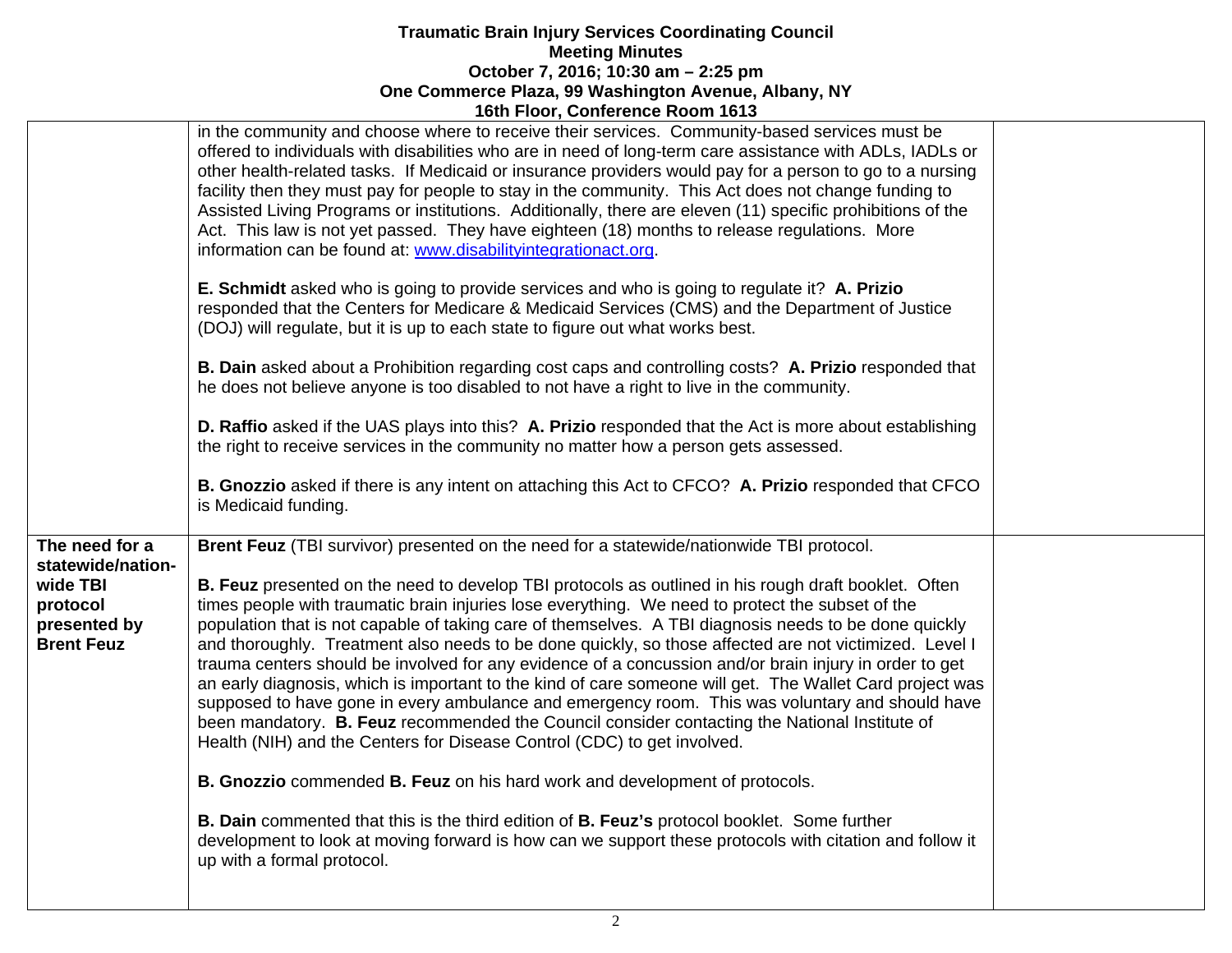|                                                                                | TOUT FIGOL, CONTEIGNCE KOOIN TO 19                                                                                                                                                                                                                                                                                                                                                                                                                                                                                    |                                                  |
|--------------------------------------------------------------------------------|-----------------------------------------------------------------------------------------------------------------------------------------------------------------------------------------------------------------------------------------------------------------------------------------------------------------------------------------------------------------------------------------------------------------------------------------------------------------------------------------------------------------------|--------------------------------------------------|
|                                                                                | M. Davison suggested talking to EMS and emergency room providers regarding the protocols, not just<br>the Health Department.                                                                                                                                                                                                                                                                                                                                                                                          |                                                  |
|                                                                                | <b>B. Dain</b> asked if there is an EMT Council? <b>B. Feuz</b> responded yes there is and they are regional.                                                                                                                                                                                                                                                                                                                                                                                                         |                                                  |
|                                                                                | D. Hoffman suggested the Council make a recommendation to the Health Department to work with<br>EMS, ERs, hospitals and primary care and urgent care facilities. B. Dain made a motion for a group<br>vote. B. Dain made a motion to recommend to the Department of Health Commissioner that the<br>following be considered in the protocols: Emergency medical service providers' protocols are lacking<br>when compared to other services working with TBIs.<br>No objections or extensions. The motion passed.     |                                                  |
| <b>Break for lunch</b><br>12:00 pm $-$ 12:30<br>pm                             |                                                                                                                                                                                                                                                                                                                                                                                                                                                                                                                       |                                                  |
| <b>Review and</b><br>Approval of<br>11/13/15 & 4/8/16<br><b>TBISCC Meeting</b> | Council members reviewed the minutes of the November 13, 2015 TBISCC meeting.<br>M. Davison made a motion to approve the minutes. B. Feuz seconded the motion. Motion to<br>$\bullet$<br>approve minutes passed.                                                                                                                                                                                                                                                                                                      |                                                  |
| <b>Minutes</b>                                                                 | Council members reviewed the minutes of the April 8, 2016 TBISCC meeting.<br>N. Baumbach expressed concern with "TBISCC Member Updates". The CAS tool is not<br>determining eligibility at this time. The START program is not only to prevent people from<br>entering institutions, but also to keep people from leaving their family settings and moving into<br>more restrictive settings.<br>B. Dain made a motion to approve the minutes with recommendations. M. Davison seconded<br>the motion. Motion passed. |                                                  |
|                                                                                | Council members questioned the By-Laws previously approved. In October 2014, the Council took a<br>vote. The document is actually the approved By-Laws.                                                                                                                                                                                                                                                                                                                                                               |                                                  |
|                                                                                | Council members questioned the ability for members to vote via teleconference. D. Hoffman<br>responded that this Council does not take binding votes; recommendation votes only. Therefore, if<br>members are participating in the meeting via teleconference, they can vote via the conference call.                                                                                                                                                                                                                 |                                                  |
|                                                                                | By-Law discussion was deferred for further discussion at the next TBISCC meeting.                                                                                                                                                                                                                                                                                                                                                                                                                                     | Add By-Laws discussion<br>to next meeting agenda |
|                                                                                |                                                                                                                                                                                                                                                                                                                                                                                                                                                                                                                       |                                                  |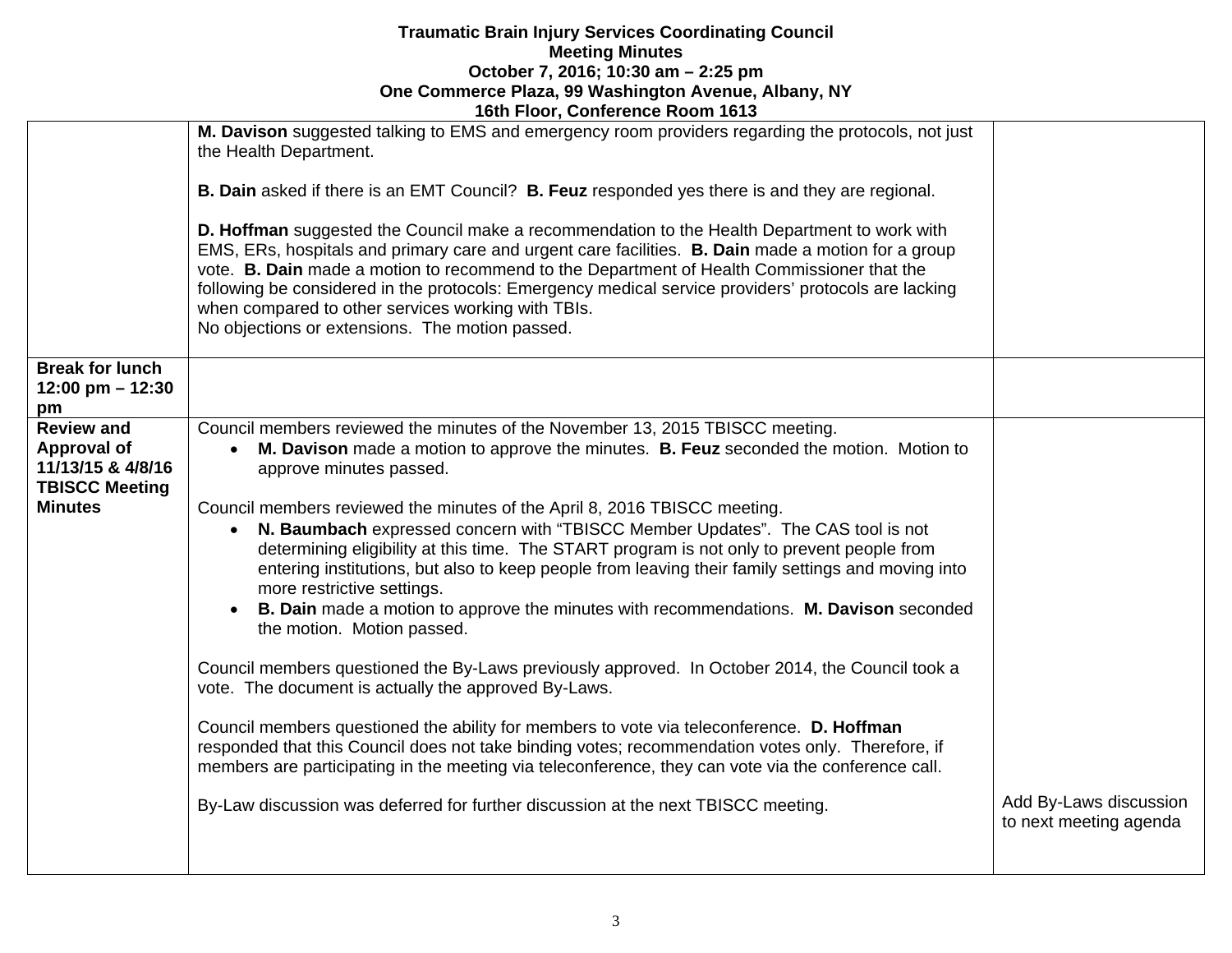|                                                            | TOUT FIGOT, COMETENCE NOONT TOTS                                                                                                                                                                                                                                                                                                                                                                                                                                                                                                                                                                                                                                                                                                                                                                                                                                                                                                                                                                                                                                                                                                                                                                                                                                                                                                                                                                                                                                                                                                                                                                                                                                                                                                                                                                                                                                                                                                                                                                |  |
|------------------------------------------------------------|-------------------------------------------------------------------------------------------------------------------------------------------------------------------------------------------------------------------------------------------------------------------------------------------------------------------------------------------------------------------------------------------------------------------------------------------------------------------------------------------------------------------------------------------------------------------------------------------------------------------------------------------------------------------------------------------------------------------------------------------------------------------------------------------------------------------------------------------------------------------------------------------------------------------------------------------------------------------------------------------------------------------------------------------------------------------------------------------------------------------------------------------------------------------------------------------------------------------------------------------------------------------------------------------------------------------------------------------------------------------------------------------------------------------------------------------------------------------------------------------------------------------------------------------------------------------------------------------------------------------------------------------------------------------------------------------------------------------------------------------------------------------------------------------------------------------------------------------------------------------------------------------------------------------------------------------------------------------------------------------------|--|
| <b>TBI Education</b>                                       | Helen Hines, Department of Health, presented on the TBI Education Grant Program.                                                                                                                                                                                                                                                                                                                                                                                                                                                                                                                                                                                                                                                                                                                                                                                                                                                                                                                                                                                                                                                                                                                                                                                                                                                                                                                                                                                                                                                                                                                                                                                                                                                                                                                                                                                                                                                                                                                |  |
| <b>Grant Program</b><br>presented by<br><b>Helen Hines</b> | H. Hines provided an update on BIANYS trainings across disciplines, regarding brain injury and<br>accommodations. Over 2,500 professionals (including school personnel, domestic violence shelter staff<br>and early childhood educators) have been trained on how injuries occur and what to do afterward.<br>They have been working with the Bureau of Emergency and Trauma Systems and the School of Public<br>Health. There will be a follow-up survey regarding the helpfulness of the online training. There are<br>flyers available. They are currently collaborating with the Medical Society of New York to do training<br>with physicians.                                                                                                                                                                                                                                                                                                                                                                                                                                                                                                                                                                                                                                                                                                                                                                                                                                                                                                                                                                                                                                                                                                                                                                                                                                                                                                                                            |  |
|                                                            | N. Baumbach asked how the training for physicians would compare and/or differ? H. Hines responded<br>that it is a hospital assessment.                                                                                                                                                                                                                                                                                                                                                                                                                                                                                                                                                                                                                                                                                                                                                                                                                                                                                                                                                                                                                                                                                                                                                                                                                                                                                                                                                                                                                                                                                                                                                                                                                                                                                                                                                                                                                                                          |  |
|                                                            | B. Feuz commented that Albany Medical Center says their rate of concussions has increased. B. Feuz<br>is looking to meet with them in the near future.                                                                                                                                                                                                                                                                                                                                                                                                                                                                                                                                                                                                                                                                                                                                                                                                                                                                                                                                                                                                                                                                                                                                                                                                                                                                                                                                                                                                                                                                                                                                                                                                                                                                                                                                                                                                                                          |  |
| <b>DOH Updates</b><br>presented by<br><b>David Hoffman</b> | David Hoffman, DOH, Bureau Director, Community Integration and Alzheimer's Disease, presented<br>DOH updates.<br>MFP – New population to be participating are the MLTC population. The State Division of<br>Veterans Affairs has been accessing Medicaid services and are aware of what they are eligible<br>for. MFP has presented at three (3) conferences with Veterans groups.<br>Transition Workgroup - The Council has gone on record in the past regarding various<br>recommendations. The Department continues to work with interRAI and the cognitive<br>impairment component of the UAS. We are waiting on recommendations on the UAS tool and<br>any changes that should be made. An outside entity will audit UAS results and compare with<br>other records (such as medical records) to validate. We hope to report results in early 2017.<br>Ann Marie Todd (member of the public) spoke about enhancing the questions for cognitive<br>impairment. She spoke about measuring a person's status in the previous three (3) days and<br>anything prior or after would not acknowledged. She questioned why only a 3-day window and<br>would like to contribute inside knowledge of the UAS. She also spoke about the time frame<br>given to complete the UAS is not reasonable due to quotas. D. Hoffman acknowledged that<br>these issues have been raised in past discussions.<br>M. Davison asked about out of state repatriation and efforts in identifying people that TBI is not<br>their primary diagnosis. D. Hoffman responded that the issue is who is paying for the services?<br>If private insurance or self-pay, we have no way of identifying them. We can only identify those<br>who have Medicaid. There are approximately 150 people whose primary or secondary<br>diagnosis is TBI and Medicaid is the payer. He also explained that the prior approval system<br>lets us know how many Medicaid eligible people are being placed out of state. B. Dain asked if |  |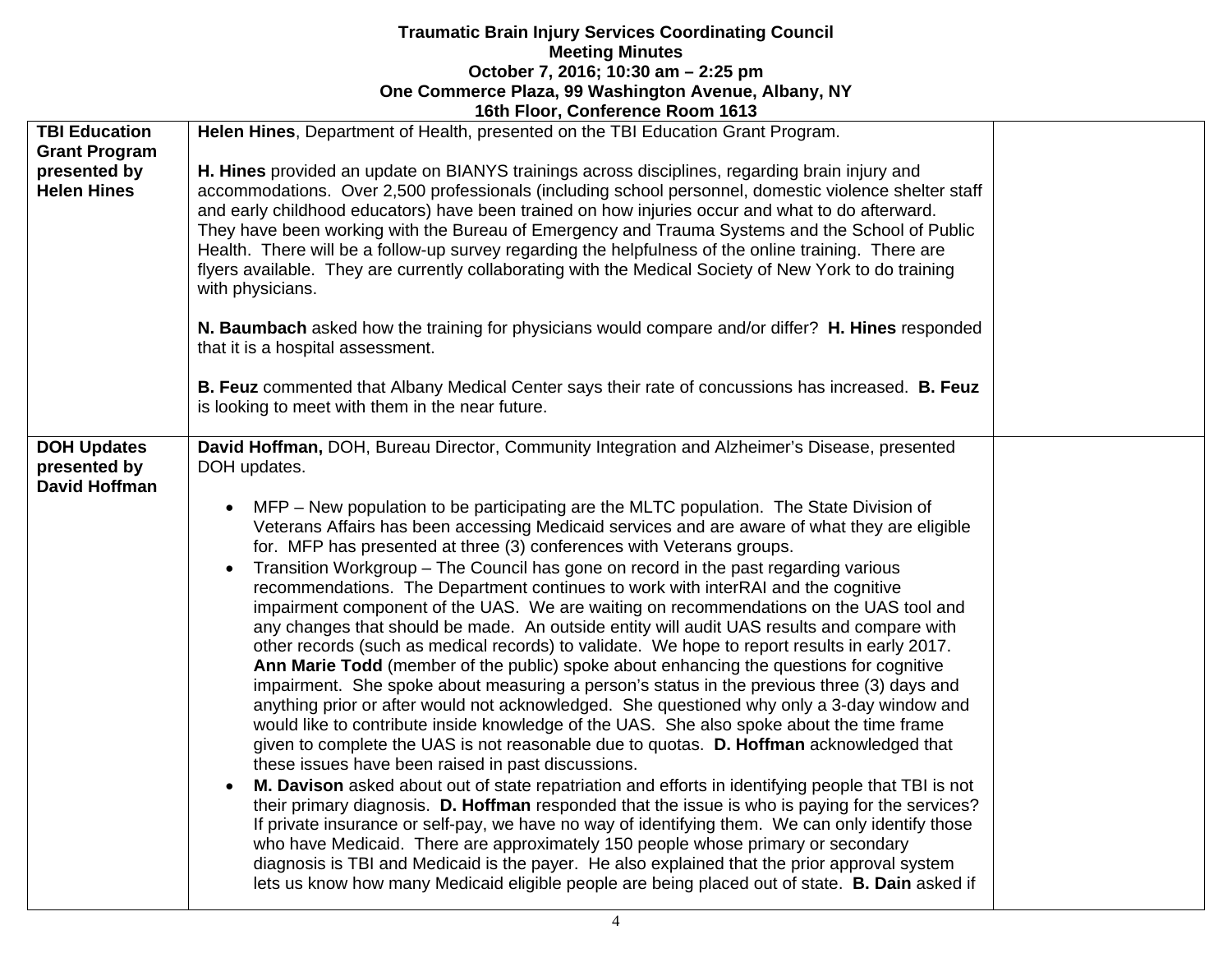|                                      | <u> 1988 - 1998 - 1998 1998 - 1998 - 1998 - 1998 - 1999 - 1999 - 1999 - 1999 - 1999 - 1999 - 1999 - 19</u>                                                                                                                                                                                                                                                                                                                                                                                                                                                                                                                                                                                                                                                                                                                                                                                                                                                                                                                                                                                                                                                                                                                                                                                                                                                                                                                                                                                                                                                                                                                                                                                                                                               |                                                                |
|--------------------------------------|----------------------------------------------------------------------------------------------------------------------------------------------------------------------------------------------------------------------------------------------------------------------------------------------------------------------------------------------------------------------------------------------------------------------------------------------------------------------------------------------------------------------------------------------------------------------------------------------------------------------------------------------------------------------------------------------------------------------------------------------------------------------------------------------------------------------------------------------------------------------------------------------------------------------------------------------------------------------------------------------------------------------------------------------------------------------------------------------------------------------------------------------------------------------------------------------------------------------------------------------------------------------------------------------------------------------------------------------------------------------------------------------------------------------------------------------------------------------------------------------------------------------------------------------------------------------------------------------------------------------------------------------------------------------------------------------------------------------------------------------------------|----------------------------------------------------------------|
|                                      | the Council had a recommendation regarding repatriation or identifying those out of state. D.<br>Hoffman spoke about considering the development of a sub-committee because of the<br>multitude of this issue. Karen Thayer (member of the public) recommended a mini-assessment<br>to tease out individuals that have a TBI that was not recognized. D. Hoffman spoke about not<br>having the authority to ask out of state facilities to do screenings because we do not regulate<br>them.<br><b>B. Dain</b> made a recommendation to develop a sub-committee to address issues surrounding<br>repatriation. D. Raffio seconded the motion. List of volunteers to form the sub-committee:<br>Dominick Raffio, Public Representative; Michael Davison, TBI Survivor; Christine Waters,<br>DRNY; Victoria Clingan, BIANYS; Brian Stein, All Metro; Diane Schwarz, Richmond Care<br>Center; and Barry Dain, Chair. They will coordinate with the Department on an initial meeting.<br>B. Dain made a recommendation to the Department to find feasibility to report the number of<br>individuals with brain injury who are discharged to out of state facilities and those returning from<br>out of state. E. Schmidt seconded the motion.                                                                                                                                                                                                                                                                                                                                                                                                                                                                                                                | Schedule 1 <sup>st</sup> Repatriation<br>sub-committee meeting |
| <b>TBI Alliance</b><br><b>Update</b> | B. Dain - Member guest update - the TBI Alliance and BIANYS will be members of formal report of<br>these meetings.<br>Brian Stein (member of public, All Metro, Alliance) asked whether CFCO services could be provided at<br>the same time as HCSS services? D. Hoffman responded yes, the Department sent a letter verifying<br>this and HCSS will not be rolled into CFCO until final transition. B. Stein spoke about several concerns<br>with the UAS, specifically 900 individuals that would not be eligible based on UAS scores. He spoke<br>about a concern that the TBI Waiver renewal needs to be approved by CMS prior to transition. He also<br>spoke about a stipulation in the public comment draft Transition Plan in regards to service coordination<br>providers cannot have business relationships with the participant if they are providing service<br>coordination. He reported they are working with CMS to see if there is a problem/conflict of interest. <b>B.</b><br>Dain spoke about the last Transition meeting leaving a number of issues unaddressed. D. Hoffman<br>reported requesting guidance from CMS on all issues <b>B. Stein</b> has raised and as soon as clarification is<br>received, it will be presented to the stakeholder group. B. Dain asked if there were going to be any<br>further delays? D. Hoffman responded that the Department does not foresee any and are still planning<br>for 1/1/2018.<br>Victoria Clingan, BIANYS provided an update on recent initiatives, including a proposal for an outreach<br>and awareness program; a concussion initiative chaired by Dr. Mark Herzog and Dr. Andrew Hess and<br>quarterly webinars in 2017 regarding all those who interact with people with TBIs. |                                                                |
| <b>Public Comment</b>                | Bob Rothberg (member of the public, father of TBI survivor) spoke of a New York Times article from<br>July 2016 regarding a Managed Care (MC) agency limiting the number of hours for a consumer. He<br>spoke of concerns that there is a two (2) year guarantee for rates, but nothing noted about guaranteeing                                                                                                                                                                                                                                                                                                                                                                                                                                                                                                                                                                                                                                                                                                                                                                                                                                                                                                                                                                                                                                                                                                                                                                                                                                                                                                                                                                                                                                         |                                                                |